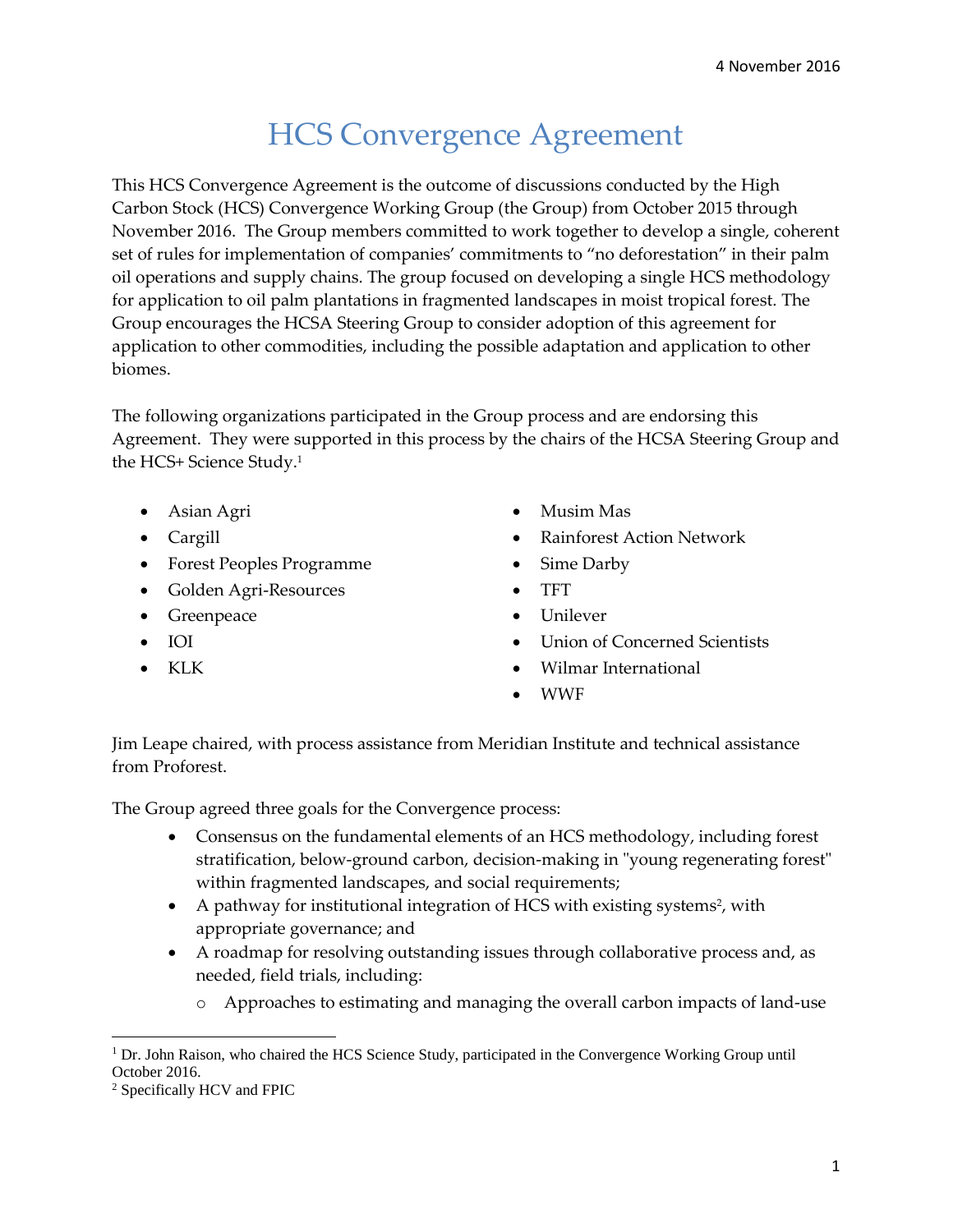decisions;

- o Rules for applying an HCS methodology in high forest cover regions;
- o Application of the HCS methodology by small producers and communities; and
- o Assuring protection of HCS forests together with other conservation areas

It was also recognized that the HCS methodology will continue to evolve over time. Therefore, the Group agreed to pursue a convergence agreement that covers the fundamental elements of HCS as well as a process for addressing these outstanding issues in an efficient and effective manner.

## **The Fundamental Elements of HCS**

The Group recognized that the HCS Approach and the HCS Science Study were consistent in many areas. Both called for rigorous implementation of HCV identification and protection, and robust Free, Prior and Informed Consent (FPIC) processes for the recognition of rights and interests of local communities. Both required protection of primary forests, forests subjected to moderate levels of logging disturbance, and older secondary forests, and both prioritized the allocation of low-carbon scrub areas and open land for any proposed palm oil plantation development. It was agreed that companies will protect peatlands, HCV areas and HCS forests within their concessions and together with other stakeholders, work with rights holders to identify and protect such areas in adjacent landscapes. Companies should not excise peatlands, HCV areas and HCS forests from their concessions, unless it is to achieve their protection.

The Group participants readily agreed on the application of the patch analysis developed by the HCS Approach and on the use of LiDAR, as an acceptable option for deriving biomass maps. However, there were several important issues that the Group needed to address:

1. Social requirements

As noted above, all the Group participants agree on the importance of robust application of social requirements for any plantation development. We recognize important challenges, however, including assuring effective implementation of social requirements by companies of all sizes; addressing social requirements in the context of the landscape and the full range of land uses; and assuring the engagement of and incentive systems for community management of lands set aside for smallholders and communities that will be needed to secure long-term forest protection. There was also agreement on the need to improve measures to ensure accountability and to handle complaints in an effective and timely manner to avoid conflicts.

Over the past year, a subgroup of the Group has worked to develop guidance on social requirements. With the input from a stakeholder workshop in October 2016, the draft guidance will then be field tested and further developed through interviews with stakeholders. The goal is to have a revised and final guidance by the end of 2017.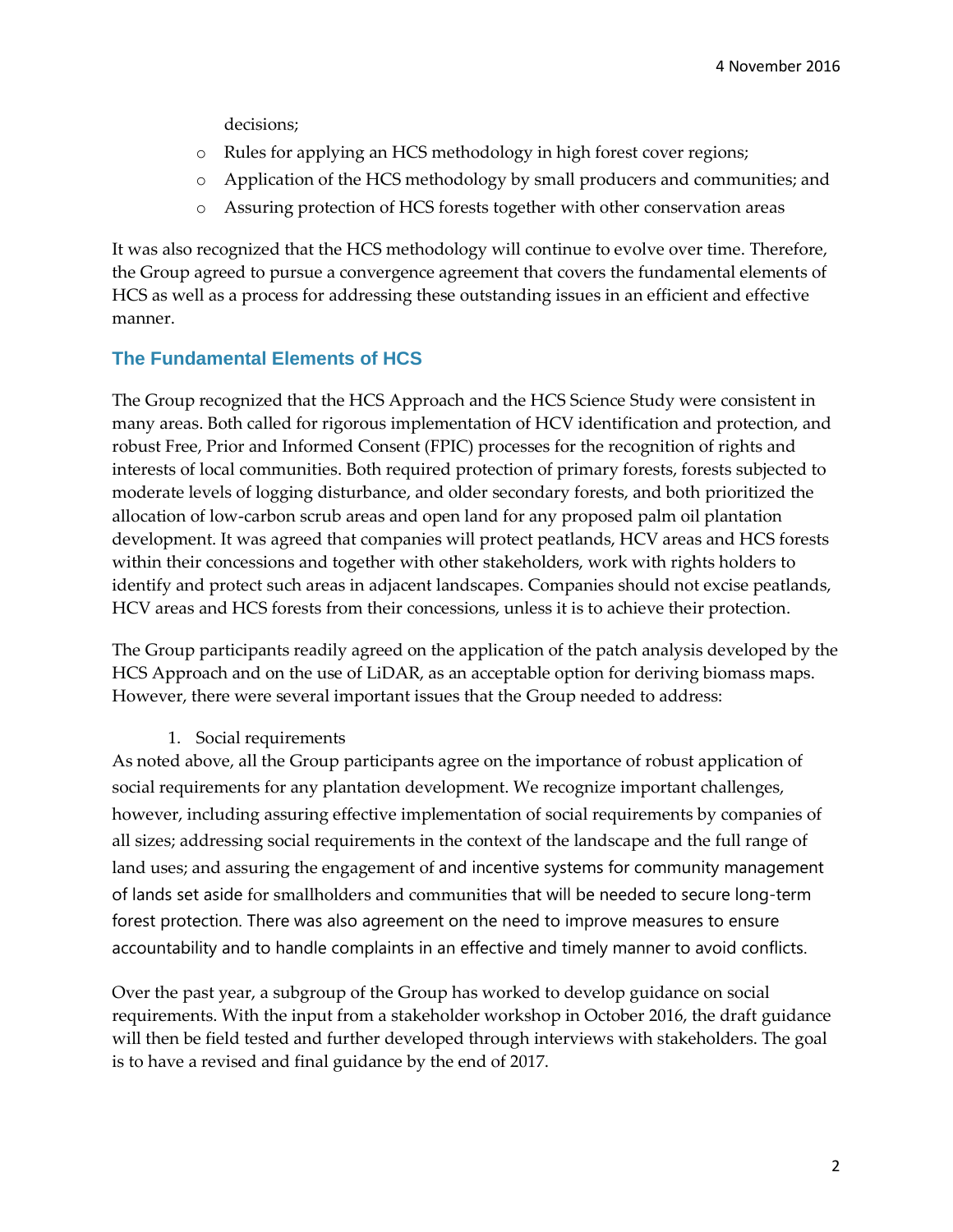2. Decisions about Young Regenerating Forest

The Convergence Working Group recognized that Young Regenerating Forest (YRF) patches may be important to conserve based on various environmental values. The Group set out to create a converged approach that protects those values and community rights and livelihoods, and provides a path for development that benefits a broad range of stakeholders, within the constraints of "no deforestation" commitments. The goal was to create a solution that is both scientifically credible and practical in application, focused on social and ecological viability as well as optimizing for conservation, livelihoods and development.

The Group agrees that decisions about YRF should:

 $\overline{\phantom{a}}$ 

- Seek FPIC of communities following social requirements guidance, including participatory and community land use mapping and robust respect for community rights and livelihoods;
- Identify and protect all HCV areas.
- Identify and protect all peatlands; and
- Apply HCSA forest patch analysis to all forest strata, including YRF.

Decisions about YRF should then be guided by the Decision Tree in the HCSA Toolkit. The Decision Tree has been revised, as outlined below, to reflect the Convergence agreement.

- 1. Under the Decision Tree, all patches with 'core' areas greater than 100 hectares are "high priority" patches and must be protected
- 2. The revised Decision Tree allows flexibility for "give and take" in decision-making about low (up to 10 ha 'core') and medium  $(10 - 100$  ha 'core' and subject to the steps prior to the give and take process) priority patches, in ways that maximize ecological and social viability, $3$  and optimize $4$  conservation, development and livelihood outcomes. The Decision Tree directs that such "give and take" decisions should:
	- o Be made in collaboration with on site and adjacent communities and concession holders, and local governments, and with the consent of the customary landowners;
	- o Provide demonstrable positive benefits for conservation, considering equivalence and habitat quality of the areas being exchanged, permanence of protection with local stakeholders, and the community consent process

<sup>&</sup>lt;sup>3</sup> Social Viability: Forest patches are integrated and harmonized with community current and future land use, in particular farmland for food security; local land and use rights have been respected through FPIC; and risks to clearance have been mitigated via co-management and incentives/benefits

<sup>4</sup> This idea of "optimization" originated from the observation that in many cases there will be scope for creating more practical blocks for plantation development and, at same time, more coherent and robust conservation blocks. This flexibility was not intended to require a broad economic development calculus but rather to get to a more sensible landscape.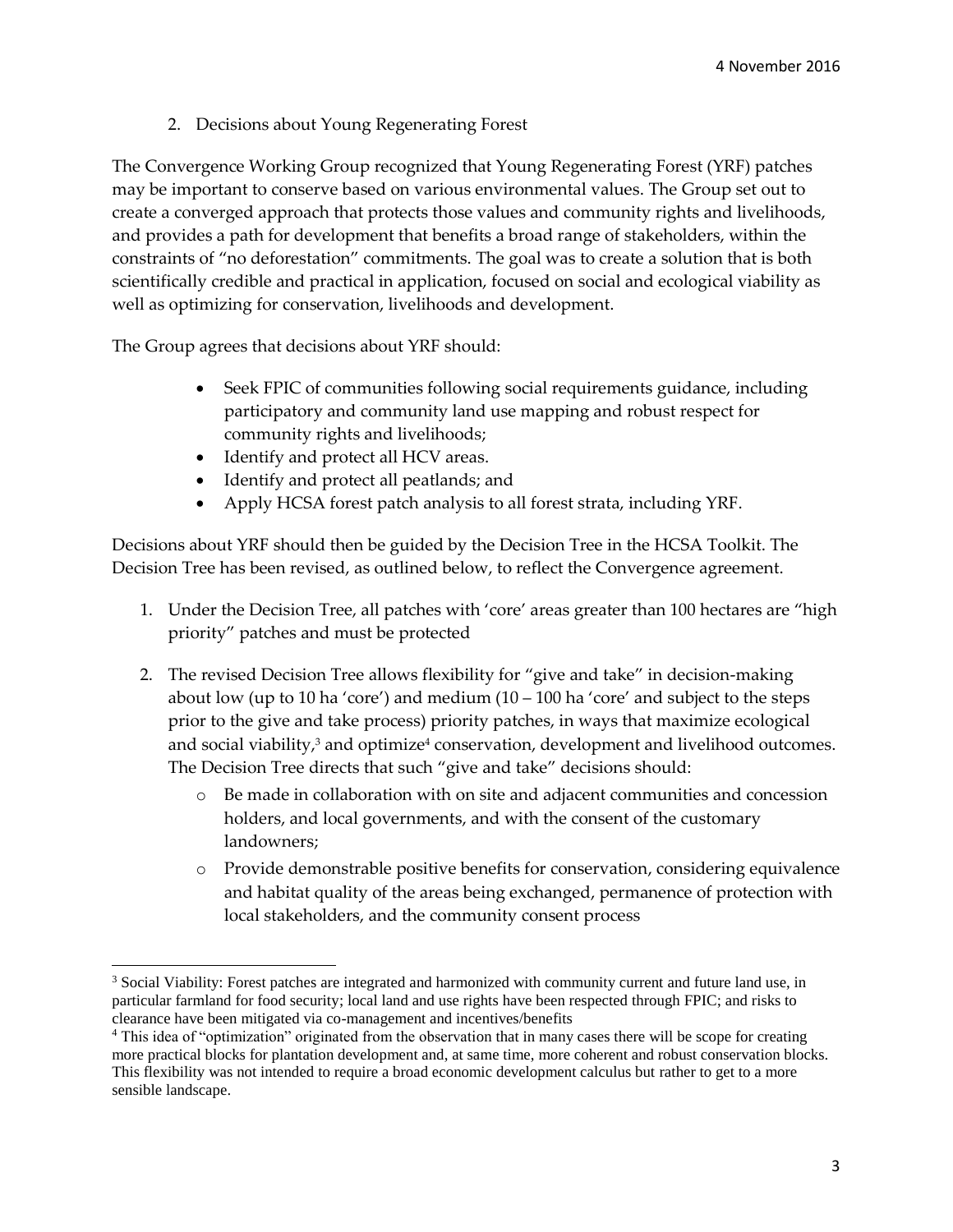- o Consider forest patches within the concession and in adjacent areas<sup>5</sup>; and
- o Ensure restoration/rehabilitation of secure and additional scrub, open land or other low priority areas, subject to clearly specified safeguards, in exchange for development of areas of low and medium priority YRF.
- 3. Carbon

 $\overline{\phantom{a}}$ 

The Group has concluded that carbon stock estimates alone should not be the primary basis for defining or making decisions about HCS forest. Carbon stock measurements should be used to inform delineation of vegetation classes and a stratification output which can then be assessed for its ecological viability and livelihood values, as per the HCSA toolkit. The Group recognizes, however, that reliable carbon estimates are important for many other uses, including:

- As a basis for enabling government engagement in discourse on HCS;
- Translating HCSA vegetation strata into nationally relevant strata classifications;
- Determining land use impacts on soil carbon;
- Monitoring, reporting and verification;
- Linking forest protection to national climate commitments; and
- Securing finance for communities and conservation.

For those reasons, the Group has agreed that the HCSA Toolkit should be revised to include a new chapter on carbon that clarifies the role of carbon in the methodology and provides clear guidance on the scope of its application:

- All companies should aim to adopt carbon estimation, measurement and accounting procedures that:
	- o Are consistent with and complement national approaches on forest and belowground carbon measurement/accounting and help improve them;
	- o Support national greenhouse gas emission reduction strategies and Nationally Determined Contribution commitments;
	- o Are consistent with RSPO New Planting Procedures, RSPO criteria 7.8 and the Palm GHG tool
	- o Can contribute to land use planning and decision making considerations and processes; and
	- o Use transparent and comparable monitoring, reporting and verification systems.
- Soil carbon in addition to that found in peatlands should be considered as part of land use decisions. Organic soils should be included as an important component of greenhouse gas calculations. A credible, practical, and science-based methodology is being sought.

 $<sup>5</sup>$  The specific definition of "adjacent areas" in this context is yet to be finalized. However, Convergence Working</sup> Group participants agree that it should include achieving HCS and HCV conservation in collaboration with adjacent communities, concession holders and local governments.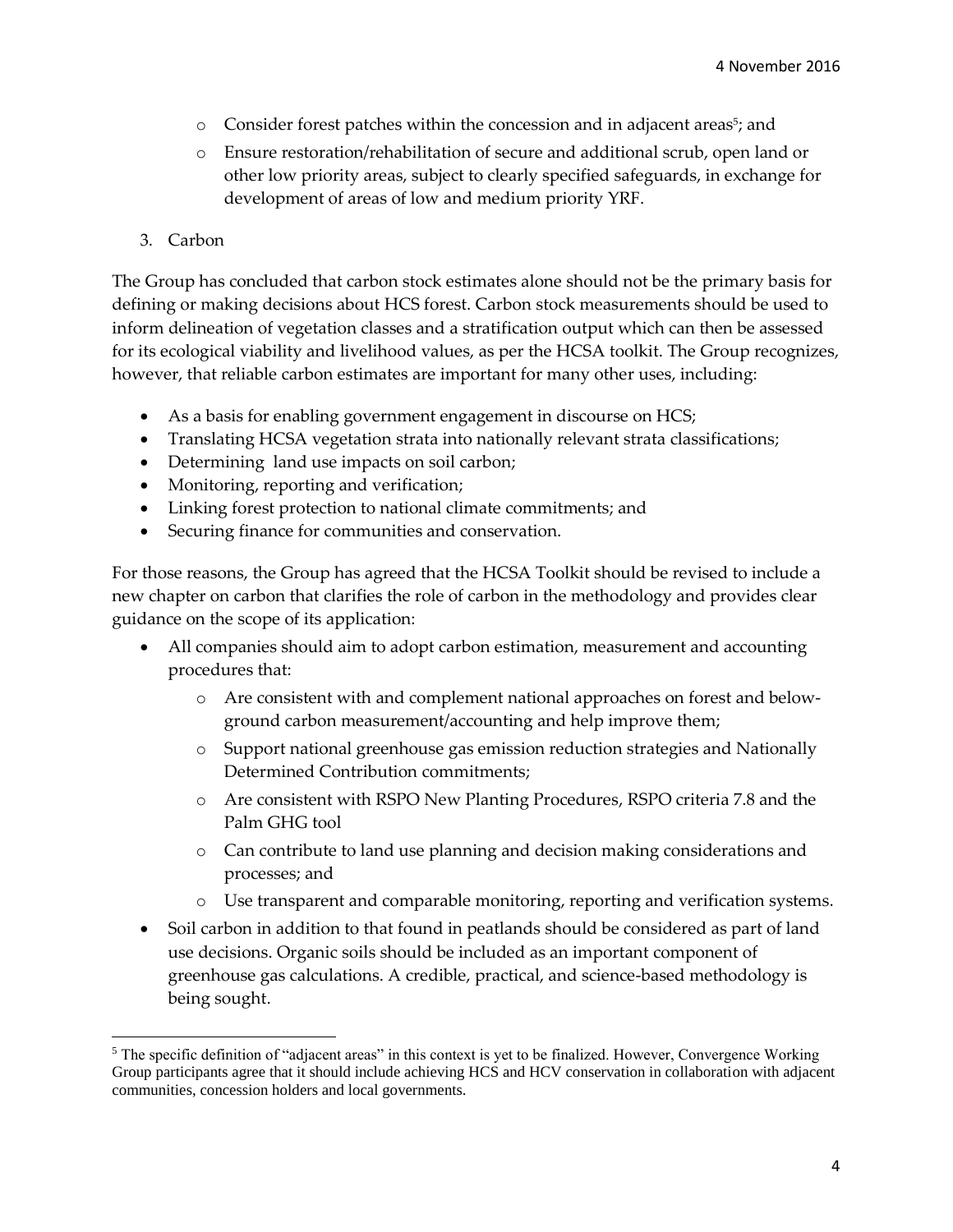- Above-ground carbon stock measurement should be used to inform a stratification output which is ecologically and nationally relevant and can help translate HCSA stratification to nationally relevant strata.
- Above-ground carbon stocks can be determined through the use of LiDAR or optical datasets in combination with biomass inventories.
- Options among existing and new climate finance approaches that may be used for the purposes of community development, forest protection, rehabilitation/restoration and/or conservation should be explored, recognizing the concerns that many have with the possible negative implications including the transfer of carbon rights and trading between biotic and fossil carbon.

## **The Path Forward**

We have agreed on the fundamental elements of a converged HCS methodology, but this approach must be implemented and there are several important outstanding issues that still need to be addressed. The agreed-upon next steps are as follows:

1. Implementation of Convergence Decisions

Our decisions will be reflected in the revised HCSA Toolkit, which is currently being prepared and is expected to be completed by early 2017. Specifically:

- The use of LiDAR, as an acceptable option for deriving biomass maps is included in the vegetation stratification section.
- The role of carbon in the methodology is addressed in a new Chapter
- Social requirements are also addressed, but as described above, will be further elaborated in the guidance on social requirements to be completed in 2017
- The converged approach to decision-making in YRF will be reflected in the revised Toolkit's Decision Tree

Our decisions will be reflected in the policies and positions of the organizations endorsing this agreement and the revised HCSA toolkit will be implemented by the companies when it is finalized.

2. Resolution of Outstanding Issues

As noted above, there were several vitally important issues that were beyond the scope of this process. These issues are being addressed as follows:

- A subgroup of the Group is developing guidance on social requirements. They expect to complete their work by the end of 2017.
- Several working groups, convened under the auspices of HCSA but with the invited participation of all the Group members, are addressing:
	- o Integration of HCS with HCV assessments and FPIC processes;
	- o Application of HCS in high forest cover landscapes;
	- o Application of HCS by smallholders and communities;